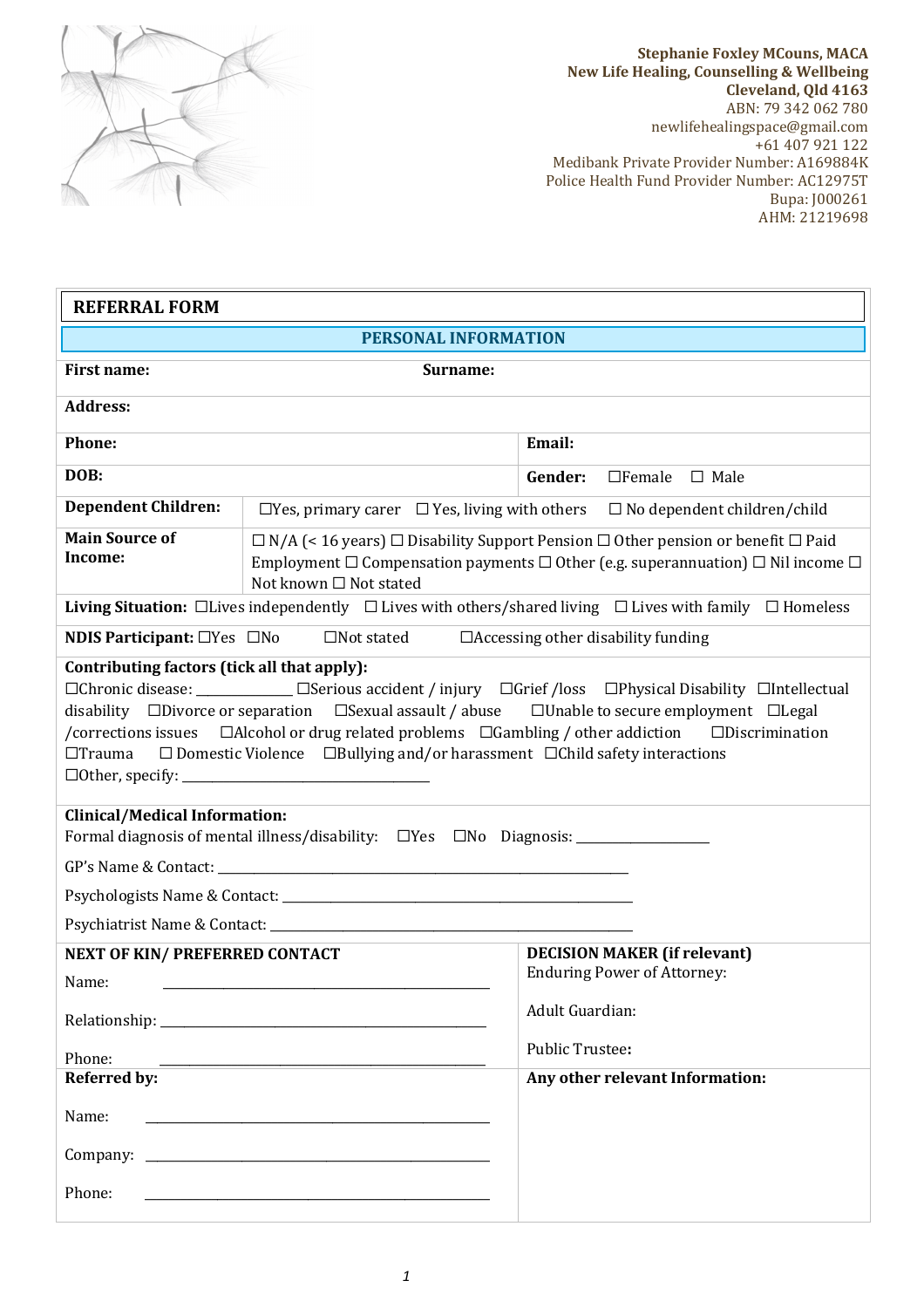

**Stephanie Foxley MCouns, MACA New Life Healing, Counselling & Wellbeing Cleveland, Qld 4163** ABN: 79 342 062 780 newlifehealingspace@gmail.com  $+61\,407\,921\,122$ Medibank Private Provider Number: A169884K Police Health Fund Provider Number: AC12975T Bupa: J000261 AHM: 21219698

# **Informed Consent**

Stephanie Foxley is a qualified Counsellor with a Master of Counselling and a postgraduate in Clinical Hypnotherapy & Strategic Psychotherapy. Stephanie is also a qualified Reiki Master. Stephanie is a member of the Australian Counselling Association (ACA), Psychotherapy and Counselling Federation of Australia (PACFA) and the Christian Counselling Association of Australia (CCAA).

Her practice New Life Healing, Counselling & Wellbeing (NLH) needs to collect information about you for the primary purpose of providing a quality service to you. In order to thoroughly assess and provide therapy, we need to collect some personal information from you. If you do not wish to provide this information; we may be unable to treat you. This information will also be used for:

a. The administrative purpose of running the practice.

- b. Billing either directly or through an insurer or compensation agency.
- c. Use within the practice if discussing your case for your ongoing management.
- d. Disclosure of information to your doctors, other health professionals or to

specialist to facilitate communication and best possible care for you; and

e. In the case of insurance or compensation claim it may be necessary to disclose and/or

collect information that concerns your return to work to an insurer or your employer.

We do not disclose your personal information to overseas recipients.

## **Rights & Responsibilities of Client**

## **Rights:**

- I. To receive services in a professional, courteous and caring manner that respects and appreciates individual difference;
- II. To be provided with adequate and accurate information regarding the services provided in order to make informed choices about engaging in counselling;
- III. To receive counselling and/or psychological support that is evidence-based, flexible and responsive to their individual needs and circumstances from properly qualified and supervised practitioners;
- IV. To participate in, and contribute to, decision making in their care and management where appropriate;
- V. To expect that their personal privacy is respected, and that their confidentiality is protected to the greatest extent permitted by law;
- VI. To access any personal and other information held for the provision of services and correct any wrong information as permitted by law:
- VII. To make a complaint about a service or their counselling/psychology experience, with the expectation that any complaint will be investigated appropriately and in confidence without fear of it affecting decisions related to their provision of professional services; and
- VIII. To the proper attention of a psychologist/counsellor at all times throughout their counselling session.

## **Responsibilities:**

- I. To be respectful to their psychologist/counsellor and other practice staff;
- II. To not record or disseminate material obtained during contact with a psychologist/counsellor; and
- III. To not use a service for a purpose for which it was not intended.

## **Rights & Responsibilities of Counsellor:** (ACA Code of Ethics & Practice)

- i. Counsellors must take all reasonable steps to ensure that the client does not suffer physical, emotional or psychological harm during counselling sessions.
- ii. Counsellors must not exploit their clients financially, sexually, emotionally, or in any other way. Suggesting or engaging in sexual activity with a client is unethical.
- iii. Counsellors must provide privacy for counselling sessions. The sessions should not be overheard, recorded or observed by anyone other than the counsellor without informed consent from the client. Normally any recording would be discussed as part of the contract Care must be taken that sessions are not interrupted.